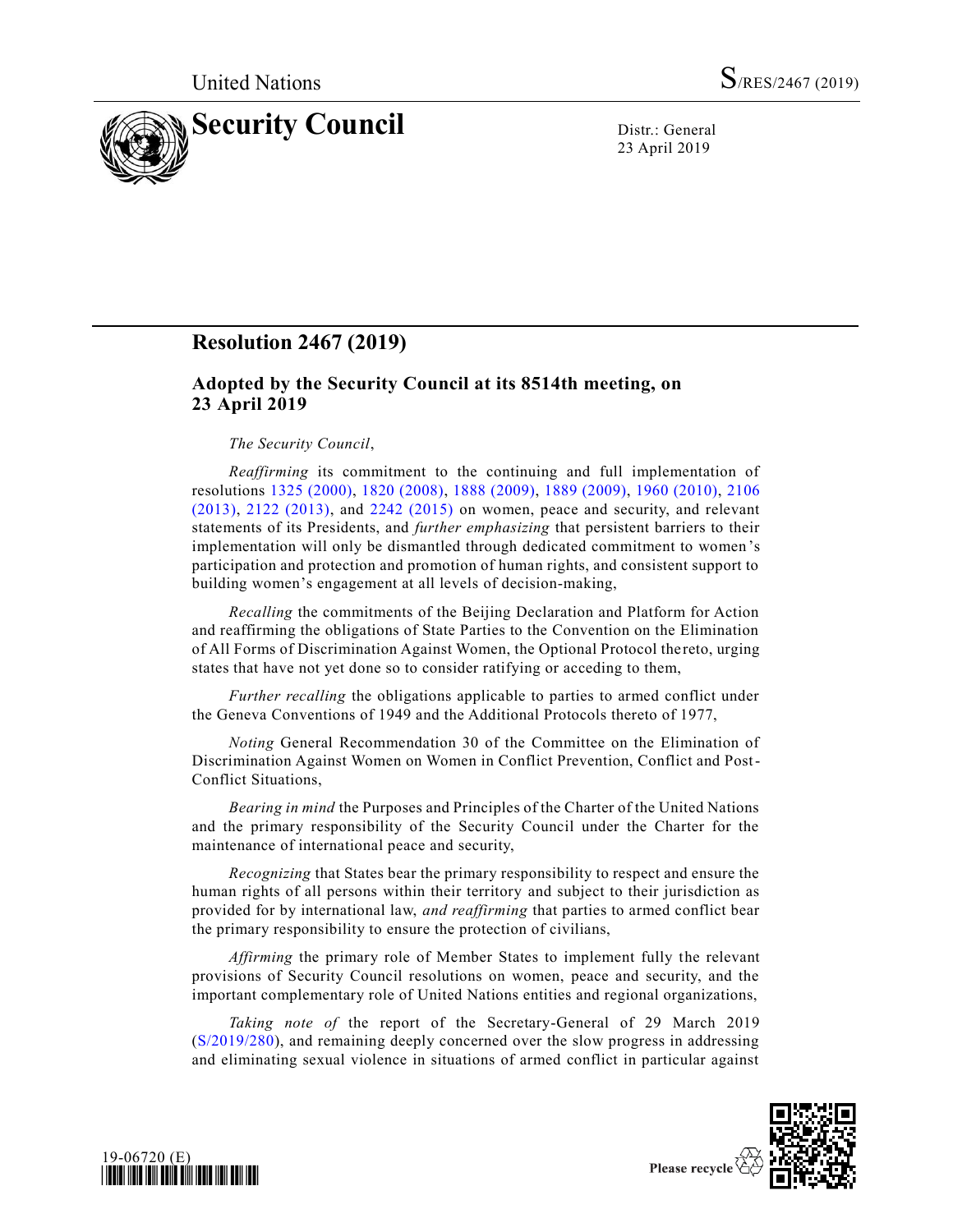women and children, and *noting* as documented in the Secretary-General's report that sexual violence occurs during and after armed conflicts throughout the world,

*Recognizing* the significance of the twenty-year anniversary of resolution [1325](https://undocs.org/en/S/RES/1325%20(2000))  [\(2000\),](https://undocs.org/en/S/RES/1325%20(2000)) the progress made as well as the opportunity and need for far greater implementation of the women, peace and security agenda, *remaining deeply concerned* by the frequent under-representation of women in many formal processes and bodies related to the maintenance of international peace and security, the relatively low number of women in senior positions in political, peace and security related national, regional and international institutions, the lack of adequate gendersensitive humanitarian responses and support for women's leadership roles in these settings, insufficient financing for women, peace and security, and the resulting detrimental impact on the maintenance of international peace and security,

*Expressing deep concern* at the full range of threats and human rights violations and abuses experienced by women and girls in armed conflict and post-conflict situations, and *recognising* that women and girls are particularly at risk and are often specifically targeted and at an increased risk of violence in conflict and post-conflict situations,

*Emphasizing* that advancing gender equality and women's political, social, and economic empowerment is critical to the prevention of and response to sexual violence in conflict and post-conflict situations, and that the safety and empowerment of women and girls is important for their meaningful participation in peace processes, preventing conflicts and rebuilding societies, and that therefore women's protection and participation are inextricably linked and mutually-reinforcing as reflected by all previous resolutions on women, peace and security,

*Recognizing* that the disproportionate impact of sexual violence in armed conflict and post-conflict situations on women and girls is exacerbated by discrimination against women and girls and by the under-representation of women in decision-making and leadership roles, the impact of discriminatory laws, the genderbiased enforcement and application of existing laws, harmful social norms and practices, structural inequalities, and discriminatory views on women or gender roles in society, and lack of availability of services for survivors, and *further affirming* the importance of promoting gender equality by addressing these and other root causes of sexual violence against all women and girls as part of conflict prevention, conflict resolution and peacebuilding,

*Recognizing* that sexual violence in conflict occurs on a continuum of interrelated and recurring forms of violence against women and girls, and *recognizing* that conflict also exacerbates the frequency and brutality of other forms of genderbased violence,

*Recognizing* national ownership and responsibility in addressing the root causes of sexual violence in armed conflict and post-conflict situations, and *further recognizing that* the consistent and rigorous prosecution of sexual violence crimes is central to deterrence and prevention, as is challenging the perceptions that sexual violence in armed conflict is a cultural phenomenon or an inevitable conseque nce of war or a lesser crime,

*Reiterating* the need for civilian and military leaders, to demonstrate commitment and political will to prevent sexual violence and enforce accountability, and that inaction and impunity for sexual violence crimes in conflict and post-conflict situation can send a message that the incidence of such crimes is tolerated,

*Recalling* the responsibilities of States to end impunity and to prosecute those responsible for crimes of genocide, crimes against humanity, and war crimes, perpetrated against civilians and, in this regard, *noting with concern* that only very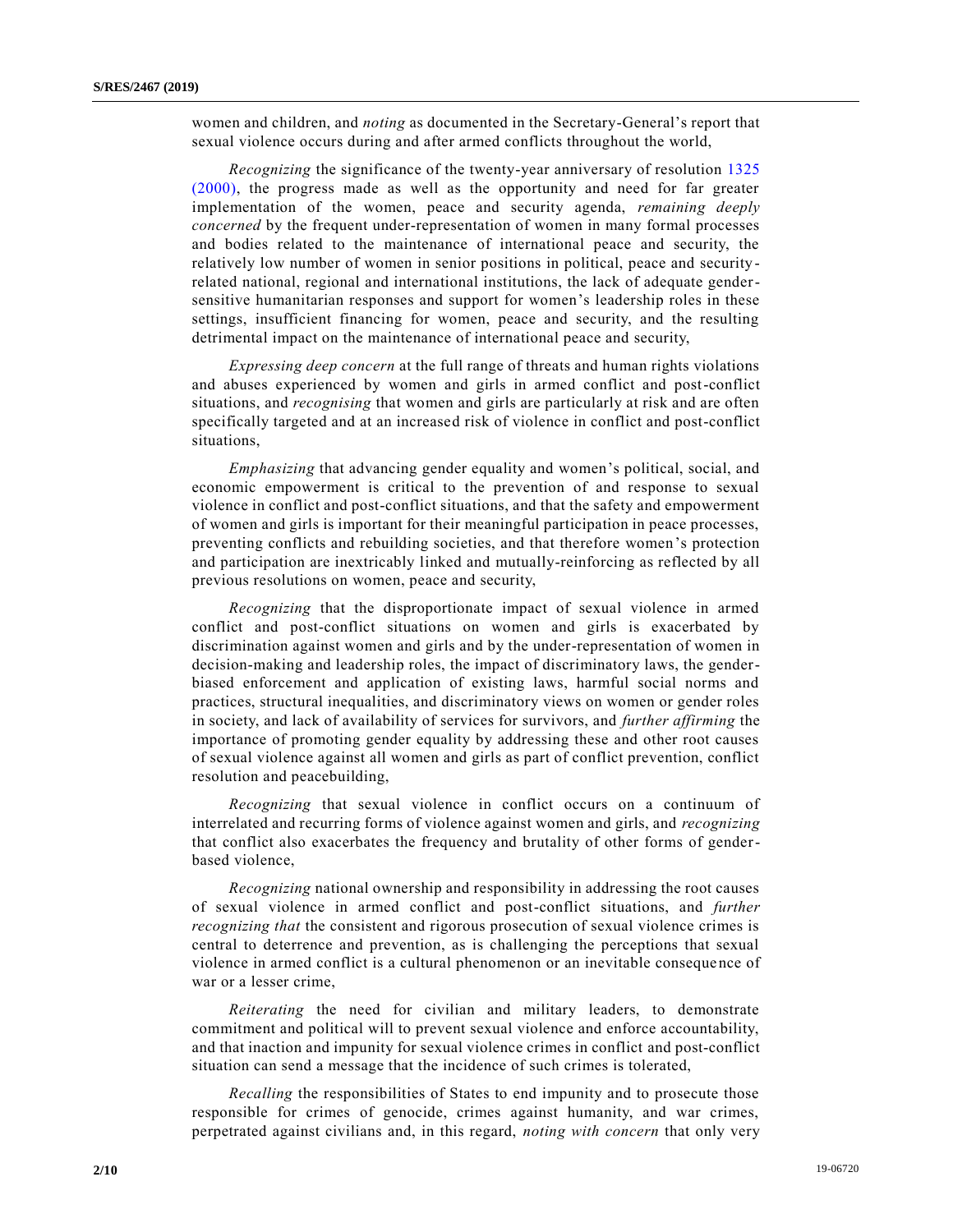limited numbers of perpetrators of sexual violence have been brought to justice, while *recognizing* that in conflict and in post-conflict situations national justice systems may be significantly weakened,

*Noting* United Nations commissions of inquiry and United Nations fact-finding missions, as appropriate and where relevant, as mechanisms to verify and investigate allegations of violations and abuses of international human rights law and violations of international humanitarian law, and in accordance with their respective mandates to make recommendations to advance accountability and justice and protection for survivors, and, in accordance with their respective mandates and within existing resources, to partner with Funds and Agencies in the provision of specialised multi-sectoral services,

*Recognizing* the need for a survivor-centered approach in preventing and responding to sexual violence in conflict and post-conflict situations, *further recognizing* the need for survivors of sexual violence to receive non-discriminatory access to services such as medical and psychosocial care to the fullest extent practicable and need to be free from torture and cruel, inhuman or degrading treatment, and that violations of the obligations on the treatment of victims can amount to serious violations of international law,

*Reiterating its deep regret* that civilians continue to account for the vast majority of casualties in situations of armed conflict and *recalling with grave concern* that the illicit transfer, destabilizing accumulation and misuse of small arms and light weapons fuel armed conflicts and have a wide range of negative human rights, humanitarian, development and socioeconomic consequences, in particular on the security of civilians in armed conflict, including the disproportionate impact on violence perpetrated against women and girls and exacerbating sexual and genderbased violence in conflict,

*Acknowledging* the adoption of the Arms Trade Treaty and *noting* the provisions in Article 7(4) of the Treaty that exporting States Parties shall take into account the risk of covered conventional arms or items being used to commit or facilitate serious acts of gender-based violence or serious acts of violence against women and children,

*Recognizing* the link between sexual violence in conflict and post-conflict situations and the illicit trade in natural resources, including so-called "conflictminerals" and *further recognizing the need* for private sector actors to ensure that proceeds from materials acquired for their production processes do not fund armed groups that perpetuate conflict and sexual violence in conflict and post-conflict situations,

*Recalling* the important contribution of civil society, including women leaders and women's organizations, to conflict prevention, resolution, and peacebuilding, including preventing and responding to sexual violence in conflict, affirming the importance of their sustained engagement and meaningful participation in all peace processes and *remaining deeply concerned about* threats, attacks and restrictions on the work of civil society organizations that inhibit their ability to contribute to international peace and security,

*Reaffirming* its respect for the sovereignty, territorial integrity and political independence of all States in accordance with the Charter,

*Welcoming* the efforts of Member States, and *recognizing* the efforts of regional and subregional organizations, in implementing resolution [1325 \(2000\)](https://undocs.org/en/S/RES/1325%20(2000)) and subsequent resolutions on Women, Peace and Security at the regional, national and local levels, including the development of action plans and other planning frameworks, with sufficient resources, and encouraging Member States to continue to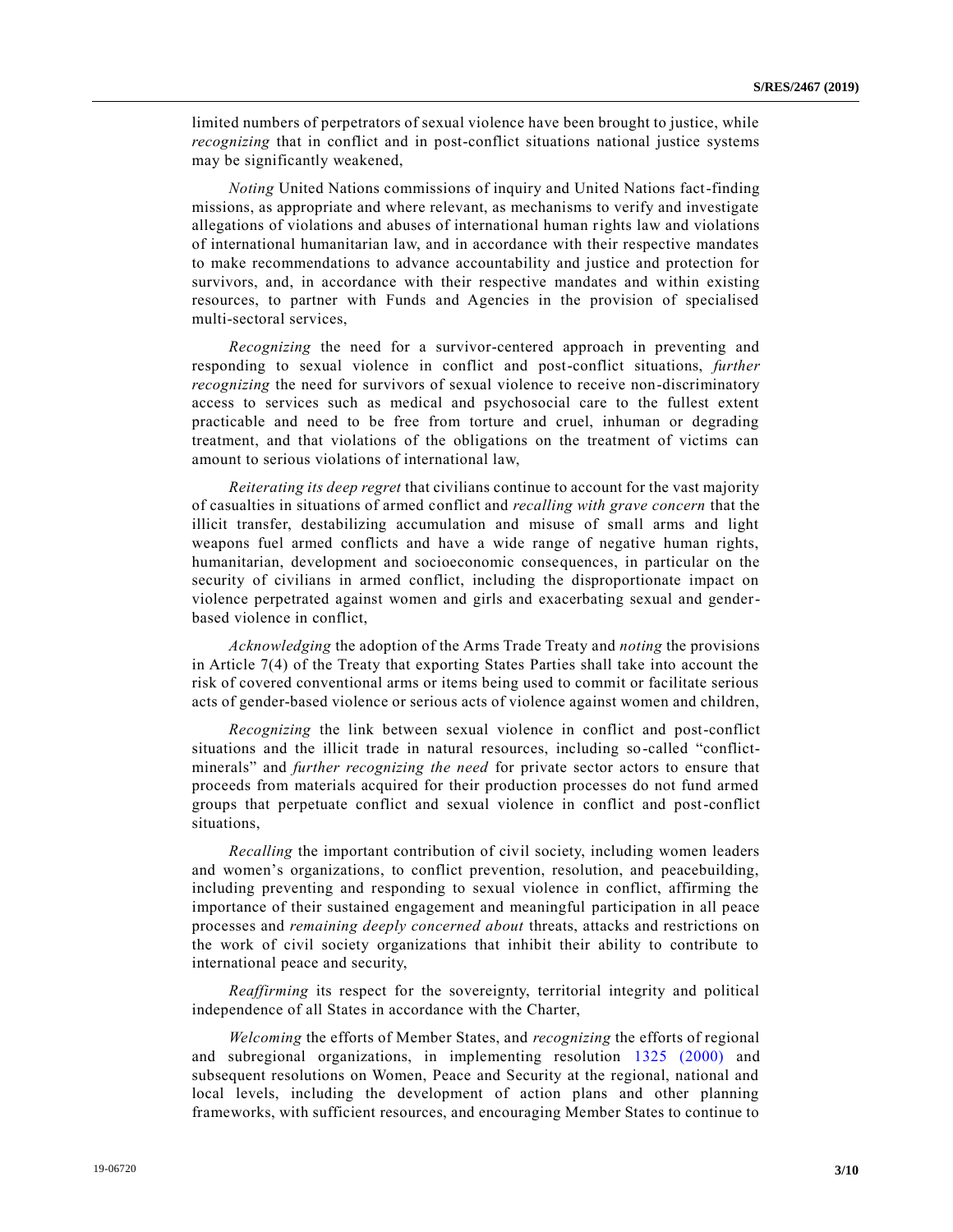pursue such implementation, including through strengthened monitoring, evaluation and coordination,

1. *Reiterates* its demand for the complete cessation with immediate effect by all parties to armed conflict of all acts of sexual violence and its call for these parties to make and implement specific time-bound commitments to combat sexual violence, which should include, inter alia, issuance of clear orders through chains of command and development of codes of conduct prohibiting sexual violence and establishment of related enforcement procedures to ensure accountability for breaching these orders, commitments by individual commanders, investigation of all credible allegations including on the basis of information reported by relevant UN entities and accountability for those responsible, unimpeded access for monitoring and provision of services and humanitarian assistance in areas under their control;

2. *Welcomes* the efforts undertaken by the Secretary-General, his Special Representative on Sexual Violence in Conflict, the Team of Experts on Rule of Law and Sexual Violence in Conflict, Women Protection Advisers, and other relevant United Nations entities in seeking time-bound commitments and implementation plans by all parties to conflict to prevent and address all acts and forms of sexual violence in conflict and post-conflict situations, *encourages* designation of high-level civilian, military and police focal points, as appropriate, who will be responsible for the implementation of such commitments, *notes further* that the Secretary-General should give due consideration to the ongoing implementation of commitments as outlined above in its annual report on sexual violence in conflict, *encourages* a more systematic approach and the acceleration of such efforts and *welcomes* the regular briefings to the Security Council by the Special Representative of the Secretary-General on Sexual Violence in Conflict in this regard;

3. *Encourages* national authorities in this context to strengthen legislation to foster accountability for sexual violence, *stresses* the critical role of the domestic investigation and judicial systems of member states to prevent and eliminate sexual violence in conflict and to ensure accountability for those responsible, and *requests* relevant United Nations entities including the Team of Experts on the Rule of Law and Sexual Violence established pursuant to resolution 1888 to support national authorities in their efforts in this regard;

4. *Recognizes* the work of the of the Informal Experts Group on Women, Peace and Security, as expressed in resolution 2242, and *expresses its intention* to consider its information, analysis, and recommendations, acknowledging UN Women's important role in this regard, and *emphasizes* that sexual violence in armed conflict and post-conflict situations and all other aspects of the Women, Peace and Security agenda should continue to be addressed in this forum;

5. *Reiterating deep concern* that despite its repeated condemnation of violence, including sexual violence, against women and children in situations of armed conflict, and despite its calls addressed to all parties to armed conflict for the cessation of such acts with immediate effect, such acts continue to occur, often with impunity, and in some situations have become systematic and widespread, reaching appalling levels of brutality, and in this respect; *requests* the Secretary-General, in his next annual report to the Council on the implementation of Resolutions [1820 \(2008\),](https://undocs.org/en/S/RES/1820%20(2008)) [1888 \(2009\),](https://undocs.org/en/S/RES/1888%20(2009)) [1960 \(2010\),](https://undocs.org/en/S/RES/1960%20(2010)) [2106 \(2013\)](https://undocs.org/en/S/RES/2106%20(2013)) and the present resolution, to include a gap assessment and recommendations, within existing resources and in close consultation, with all applicable UN entities, as well as Member States, and other relevant experts, on how the Security Council can strengthen and monitor implementation of relevant commitments by parties to conflict as well as on how the UN can better support local, national, and regional efforts to address the needs of survivors of sexual violence in conflict;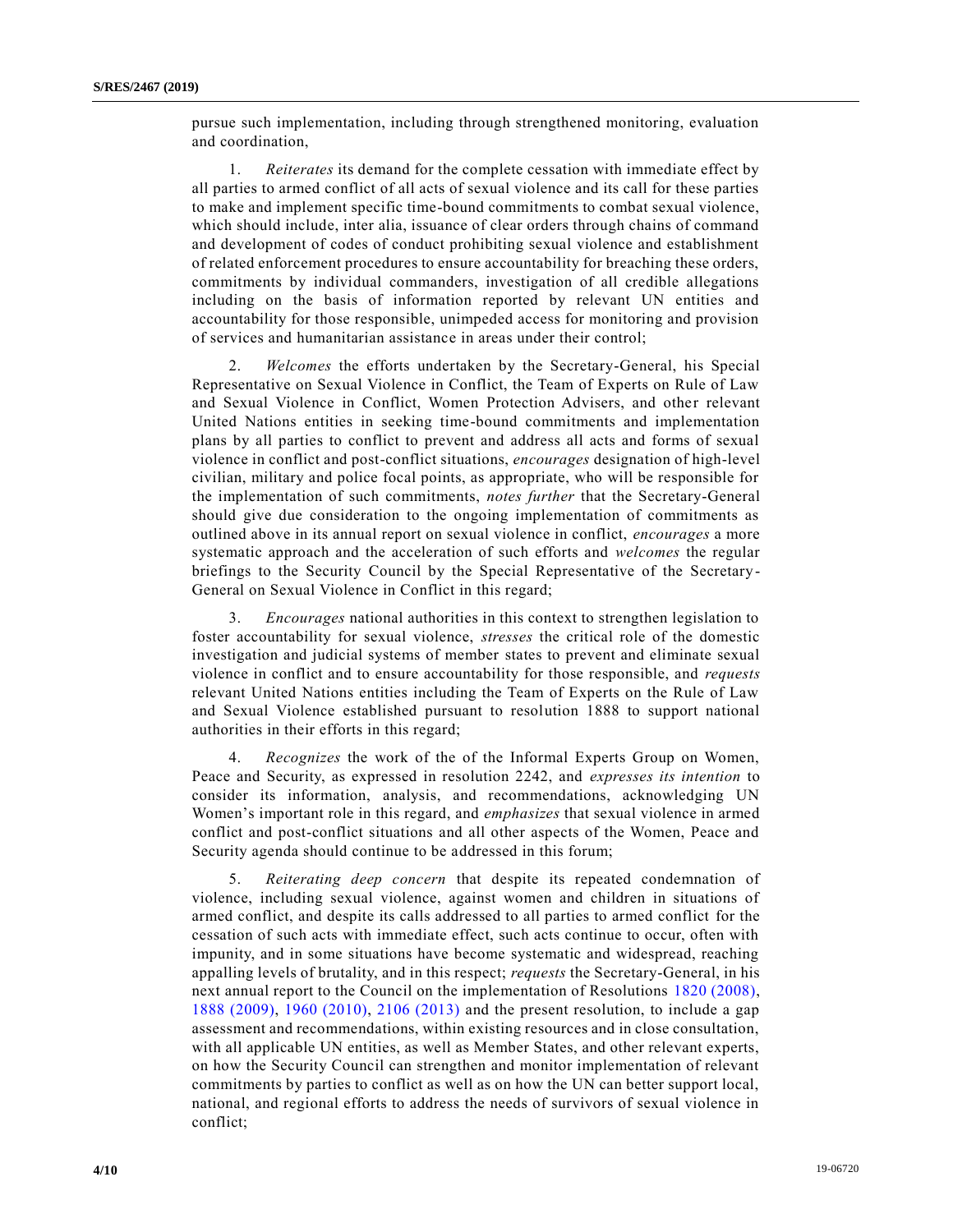6. *Requests* the Secretary-General and relevant UN entities to further strengthen, the monitoring, analysis and reporting arrangements on conflict-related sexual violence established pursuant to resolution [1960 \(2010\),](https://undocs.org/en/S/RES/1960%20(2010)) including rape in situations of armed conflict, post-conflict and other situations relevant to the implementation of resolution [1888 \(2009\),](https://undocs.org/en/S/RES/1888%20(2009)) and to consider ensuring, as appropriate, that these arrangements address sexual violence used as a tactic of war and as a tactic of terrorism, with a view to providing, within existing resources, information on t he implementation of paragraph 1 of this resolution by parties to conflict;

7. *Reiterates* that the monitoring, analysis and reporting arrangements need to respect fully the integrity and specificity of the monitoring and reporting mechanism implemented under Security Council resolutions on children and armed conflict and *reiterates its request* to the Secretary General to continue to ensure full transparency, cooperation and coordination of efforts between the Special Representative of the Secretary General for Children and armed conflict and the Special Representative of the Secretary General on Sexual Violence in conflict;

8. *Encourages* relevant United Nations mandating bodies, as appropriate, in the establishment inter alia of commissions of inquiry and independent investigative entities to ensure that considerations to address sexual violence in armed conflict and post-conflict situations are included in their mandates and terms of reference, where relevant, and the Secretary-General to ensure that they are established and operationalized with the capacity and relevant expertise to address such considerations, and in this regard encourages the use of existing rosters of investigators with relevant expertise; *emphasizes further* that all efforts to document and investigate sexual violence in conflict and post-conflict situations should take into account the specific needs of survivors, be well-coordinated, and respect safety, confidentiality and informed consent of survivors as well as independence and impartiality, and that monitoring and investigation strategies are connected to specialized multi-sectoral referral pathways to services for survivors;

9. *Encourages* the continued strengthening of efforts to monitor and document sexual violence in armed conflict and post-conflict situations and, as an integral part of these efforts, calls for a more systematic, reliable and rigorous approach to gathering accurate, reliable timely and sex-disaggregated information on sexual violence in conflict and post-conflict situations, in such a way that will not put at risk survivors;

10. *Urges* existing Sanctions Committees, where within the scope of the relevant criteria for designation, and consistent with the present and other relevant resolutions to apply targeted sanctions against those who perpetrate and direct sexual violence in conflict; and *reiterates* its intention, when adopting or renewing targeted sanctions in situations of armed conflict, to consider including designation criteria pertaining to acts of rape and other forms of sexual violence;

11. *Encourages* the Secretary General to ensure that expert groups and monitoring teams and panels for sanctions committees include members with dedicated sexual violence and gender expertise, and include information on incidents, patterns, trends and perpetrators of sexual violence in conflict and post-conflict situations in their reports and recommendations to committees, where mandated;

12. *Calls upon* all peacekeeping and other relevant United Nations missions and United Nations entities, in particular the Working Group on Children and Armed Conflict, the Special Representative of the Secretary General for Children and Armed Conflict, and the Special Representative of the Secretary General on Sexual Violence in Conflict, to share with relevant United Nations Security Council Sanctions Committees, including through their monitoring groups and groups of experts, all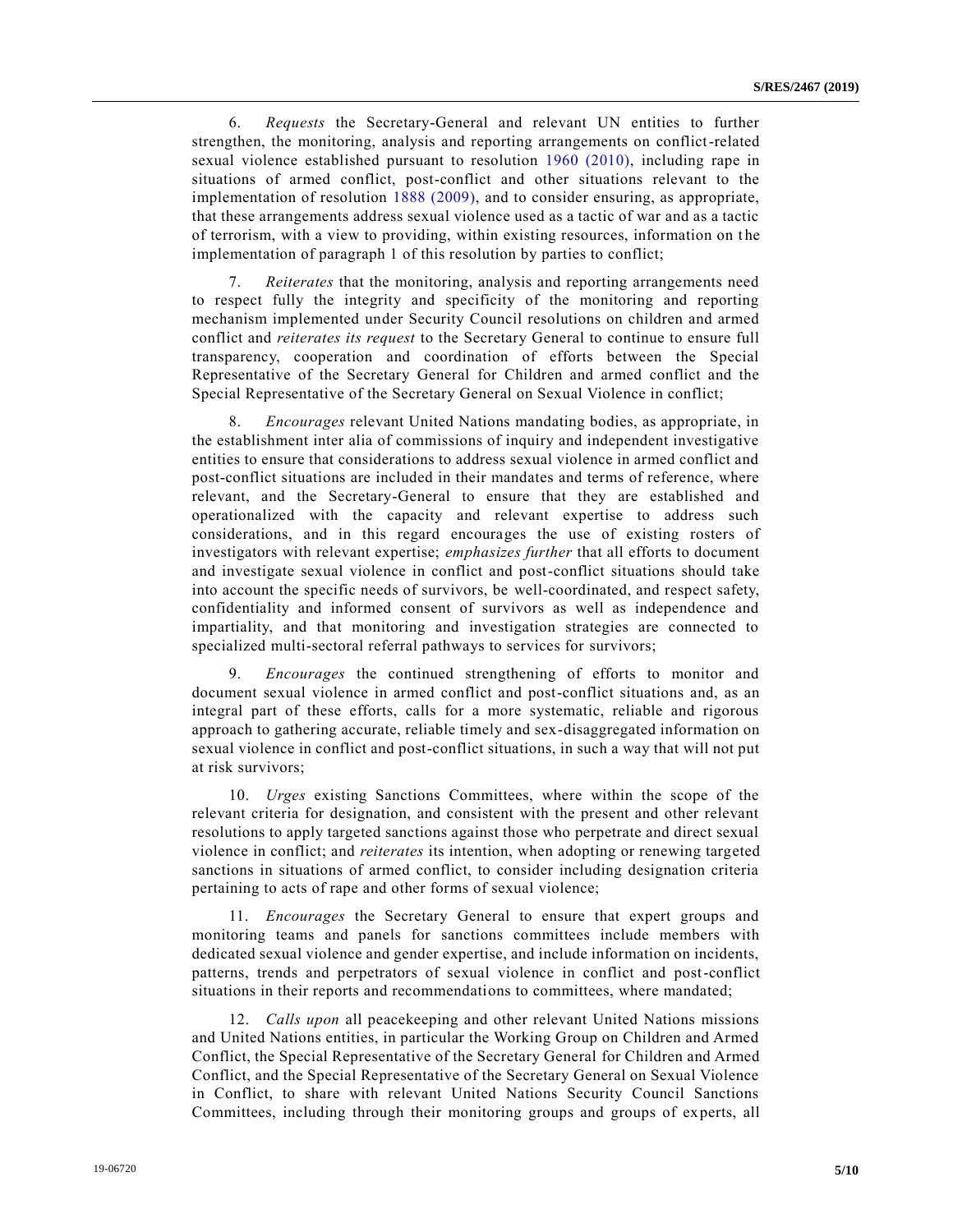pertinent information about sexual violence, and further calls upon them to strengthen their cooperation and exchange of information in this regard;

13. *Recognizes* the need to integrate the prevention, response and elimination of sexual violence in conflict and post-conflict situations and addressing its root causes in all relevant resolutions, including in relevant authorizations and renewals of the mandates of peace missions through the inclusion of operational provisions,; *expresses its intention* to make better usage of periodical field visits to conflict areas, through the organization of interactive meetings with the local women and women 's organizations in the field about the concerns and needs of women in areas of armed conflict;, and to engage with national authorities, as appropriate, on the prevention and response to sexual violence in conflict and post-conflict situations and engage with victims, affected communities and civil society, including women's organizations;

14. *Calls upon* Member States in the context of justice sector reform efforts, to strengthen legislation and enhance investigation and prosecution of sexual violence in conflict and post-conflict situations consistent with fair trial guarantees under international law, which could include enacting, if not yet established, victim and witness protection laws and providing, where appropriate, legal aid for survivors, and establishing, where appropriate, specialized police units and courts to address such crimes, removing procedural impediments to justice for victims such as restrictive limitation periods for filing claims, corroboration requirements that discriminate against victims as witnesses and complainants, exclusion or discrediting of victims' testimony by law enforcement officials and within judicial and other proceedings, and lack of facilities for closed hearings; and *encourages* concerned Member States to draw upon the expertise of the United Nations Team of Experts established pursuant to resolution [1888 \(2009\)](https://undocs.org/en/S/RES/1888%20(2009)) under the strategic leadership of the Special Representative of the Secretary-General o Sexual Violence in Conflict as appropriate to strengthen the rule of law and the capacity of civilian and military justice systems to address sexual violence in armed conflict and post-conflict situations as part of broader efforts to strengthen institutional safeguards against impunity;

15. *Urges* Member States to strengthen access to justice for victims of sexual violence in conflict and post-conflict situations, including women and girls, who are particularly targeted, including through the prompt investigation, prosecution and punishment of perpetrators of sexual and gender-based violence, as well as reparations for victims as appropriate, *acknowledges* the inclusion of sexual and gender-related crimes among the most serious crimes of international concern in the Rome Statute of the International Criminal Court, which entered into force on 1 July 2002, *notes* that the fight against impunity for the most serious crimes of international concern committed against women and girls has been strengthened through the work of international and mixed tribunals, as well as specialized chambers in national tribunals and reiterates its intention to continue forcefully to fight impunity and uphold accountability with appropriate means;

16. *Encourages* Member States to adopt a survivor-centered approach in preventing and responding to sexual violence in conflict and post-conflict situations, ensuring that prevention and response are non-discriminatory and specific, and respect the rights and prioritize needs of survivors, including groups that are particularly vulnerable or may be specifically targeted, and notably in the context of their health, education, and participation, and in this regard the Council:

a. *Calls upon* all Member States to ensure that survivors of sexual and gender-based violence in conflict in the respective countries receive the care required by their specific needs and without any discrimination;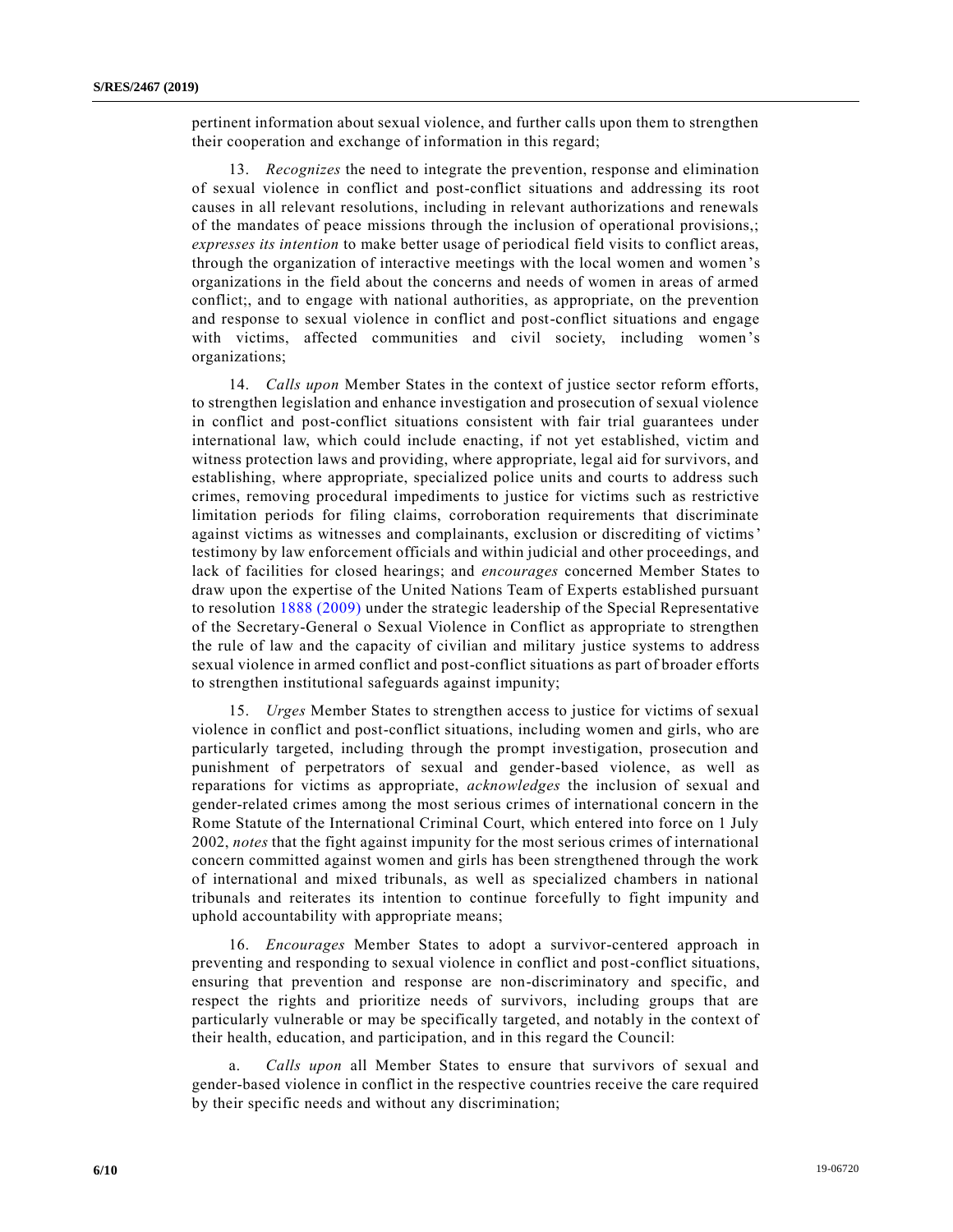b. *Notes* the link between sexual violence in armed conflict and post-conflict situations and HIV infection, and the disproportionate burden of HIV and AIDS on women and girls as a persistent obstacle and challenge to gender equality;

c. *Encourages* leaders at the national and local level, including community, religious and traditional leaders, as appropriate and where they exist, to play a more active role in advocating within communities against sexual violence in conflict to avoid marginalization and stigmatization of survivors and their families, as well as, to assist with their social and economic reintegration and that of their children, and to address impunity for these crimes;

d. *Encourages* concerned Member States to ensure the opportunity for the full and meaningful participation of survivors of sexual and gender-based violence at all stages of transitional justice processes, including in decision-making roles, *recognizes* that women's leadership and participation will increase the likelihood that transitional justice outcomes will constitute effective redress as defined by victims and will respond to important contextual factors;

17. *Recalls* the applicable provisions of international law on the right to an effective remedy for violations of human rights, *calls upon* Member States to make such effective remedy and assistance available to victims of sexual violence in conflict, and post-conflict situations, and *encourages* Member States and other relevant actors to give due consideration to the establishment of a survivors' fund;

18. *Recognizes* that women and girls who become pregnant as a result of sexual violence in armed conflict, including those who choose to become mothers, may have different and specific needs, and *noting* the connected, distinct, sometimes life threatening and enduring risks and harms often faced by those women, girls and their children born as result of sexual violence in conflict, including economic and social marginalization, physical and psychological injury, statelessness, discrimination and lack of access to reparations; and *urging* states to recognize the equal rights of all individuals affected by sexual violence in armed conflict, including women, girls and children born of sexual violence in armed conflict, in national legislation, consistent with their obligations under the Convention on the Elimination of All Forms of Discrimination Against Women and the Convention on the Rights of the Child, as applicable, *further requests* the Secretary-General to report to the Security Council on these issues within two years and no later than the end of 2021 and *requests* the Special Representative of the Secretary-General on Children and Armed Conflict to cooperate with the Special Representative on Sexual Violence in Conflict and other relevant UN entities on that matter;

19. *Recognizes* the importance of supporting, and promoting civil society, especially local, grassroots, women-led organizations, and religious and community leaders, girls- and youth-led organizations, for all prevention and response efforts; while supporting community mobilization campaigns to help shift the stigma of sexual violence from the victims to the perpetrators, and to promote cohesion among community members where state security presence is weak;

20. *Encourages* concerned Member States and relevant United Nations entities to support capacity building for women-led and survivor-led organizations and build the capacity of civil society groups to enhance informal community-level protection mechanisms against sexual violence in conflict and post-conflict situations, to increase their support of women's active and meaningful engagement in peace processes to strengthen gender equality, women's empowerment and protection as a means of conflict prevention;

21. *Welcomes* the regular briefings by women from civil society, particularly in country-specific meetings, which has enlightened the Council on conditions in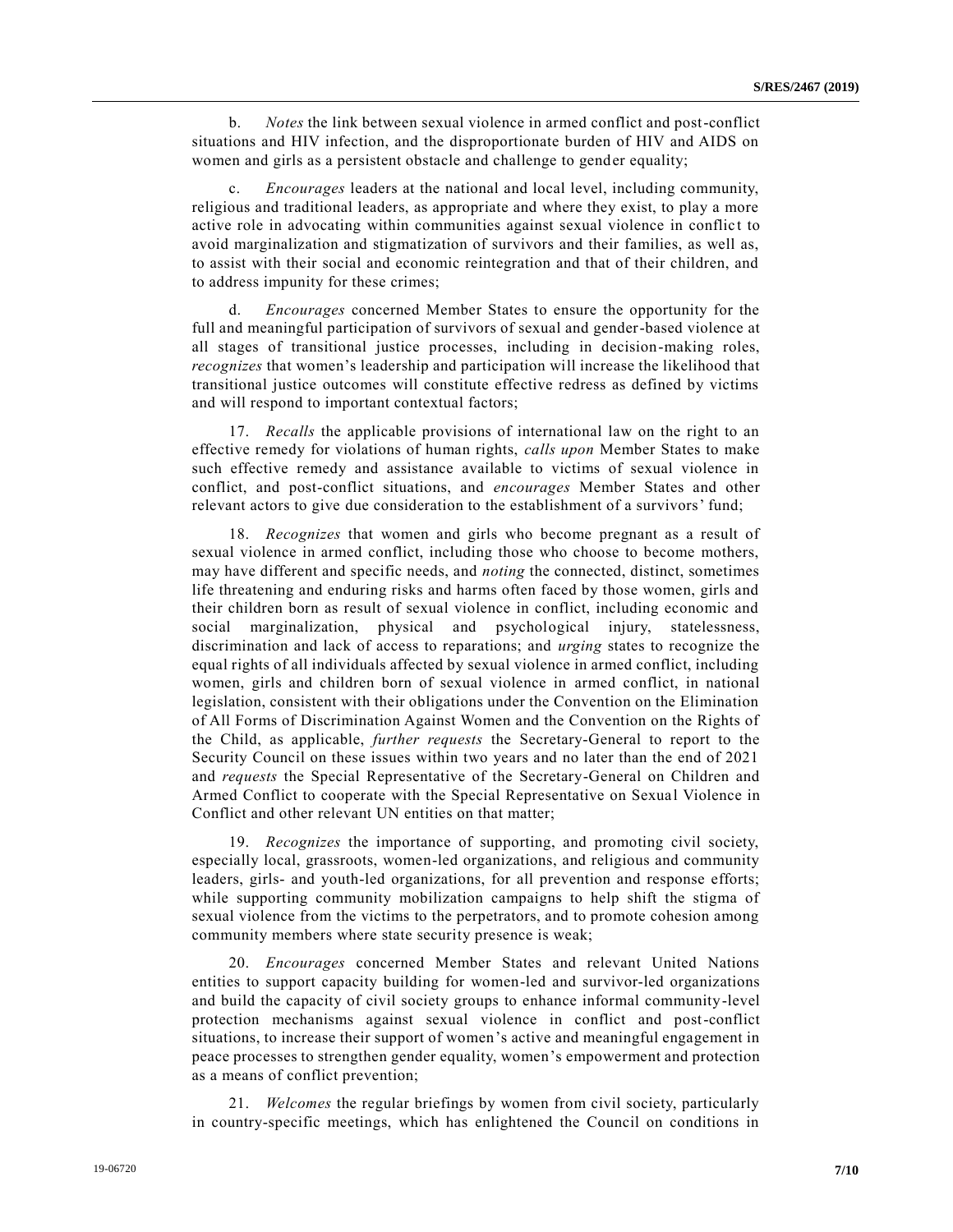conflict countries including in relation to sexual violence, and *calls upon* States to condemn acts of discrimination, harassment and violence against civil society, and journalists who report on sexual violence in conflict and who are important to changing norms on roots causes, namely structural gender inequality and discrimination, and develop and put in place measures to protect them and enable them to do their work;

22. *Requests* the Secretary-General to ensure the timely deployment of Women Protection Advisers to relevant UN peace operations particularly at a senior level, ensuring that they have direct access to senior leadership of such peace operations, and offices of UN Resident and Humanitarian Coordinators in all relevant situations of concern, to advise UN senior leadership on the implementation of the operational provisions of this resolution and other Security Council resolutions on sexual violence in conflict, including engagement with parties to conflict for time -bound commitments and establishment and functioning of the monitoring, analysis and reporting arrangements on conflict-related sexual violence, and *takes note with appreciation* of the Secretary-General's gender parity strategy;

23. *Reiterates* its intention when establishing and renewing the mandates of United Nations missions, to include provisions on the promotion of gender equality and the empowerment of women in conflict and post-conflict situations, including through the appointment of gender advisers as appropriate, and *further expresses its intention* to include provisions to facilitate women's full and effective participation and protection in: election preparation and political processes, disarmament, demobilization and reintegration programs, security sector and judicial reforms, and wider post-conflict reconstruction processes where these are mandated tasks within the mission;

24. *Recognizes* the role of United Nations peacekeeping contingents in preventing sexual violence, and, in this respect, *calls for* pre-deployment and inmission training of troop- and police-contributing country contingents to include training on sexual and gender-based violence and *encourages* integration of this competence into the performance and operational readiness standards against which troops and police are assessed;

25. *Welcomes* the Secretary-General's decision that all state actors repeatedly listed in the annexes of his reports on Sexual Violence in Conflict and Children and Armed Conflict are prohibited from participating in United Nations peacekeeping operations, and urges those troop- and police-contributing countries that are currently listed to cease such violations and abuses, and expeditiously implement action plans in accordance with paragraph 1 of this resolution, thereby avoiding suspension from peace operations;

26. *Calls upon* Member States and the United Nations to support affected countries to address sexual violence in conflict and post-conflict situations in the context of security sector reform processes including to enhance the capacity of military structures to address and prevent sexual violence related crimes, and put in place safeguards through vetting to prevent individuals credibly suspected of committing sexual violence related crimes from being recruited, retained or promoted within the security forces; *encourages* Member States to promote the equal opportunity of women at all levels of national police service positions and other security positions; *encourage* UN entities where mandated to address security sector reform to include sexual violence expertise in their field operations and ensure that these considerations are reflected in operational guidance and resourcing of their programmatic activities;

27. *Encourages* Member States, with the assistance of the Secretary-General and relevant United Nations entities, to ensure the integration of gender analysis and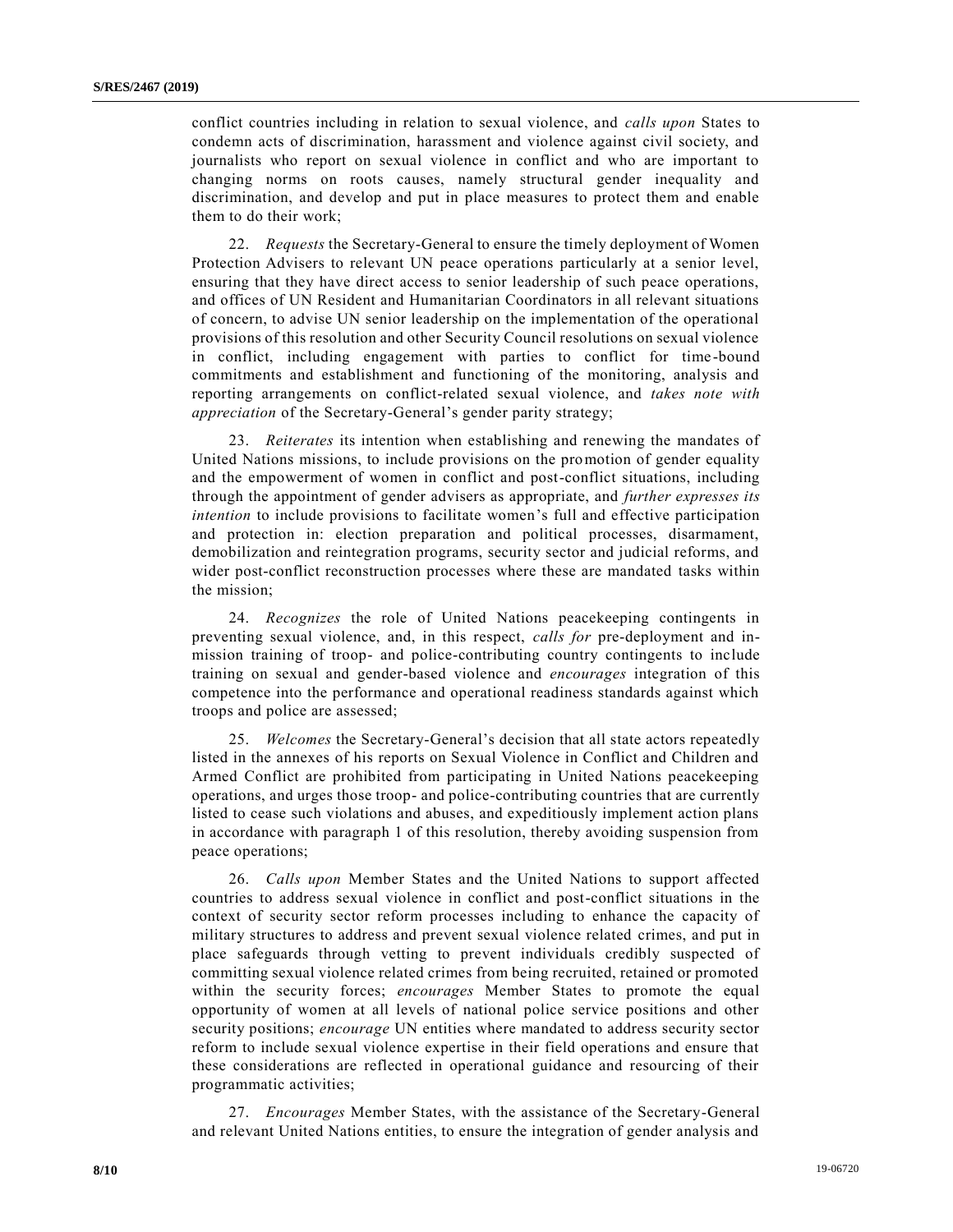training into national disarmament, demobilization and reintegration processes, including ensuring that women formerly associated with armed groups, as well as ex-combatants, are able to access trauma services, resocialization and reintegration initiatives; *reiterates* in this regard the need to establish protection mechanisms for women in cantonment sites, as well as for civilians in close proximity of cantonment sites and in communities of return;

28. *Stresses* that acts of sexual and gender-based violence in conflict can be part of the strategic objectives and ideology of, and used as a tactic by certain partie s to armed conflict, including non-state armed groups, designated as terrorist groups and therefore *affirms* that victims of sexual violence, committed by certain parties to armed conflict, including non-state armed groups designated as terrorist groups, should have access to national relief and reparations programmes, as well as health care, psychosocial care, safe shelter, livelihood support and legal aid and that services should include provisions for women with children born as a result of sexual violenc e in conflict, as well as men and boys who may have been victims of sexual violence in conflict including in detention settings; contribute to lifting the sociocultural stigma attached to this category of crime and facilitate rehabilitation and reintegration efforts;

29. *Requests* the Counter-Terrorism Committee Executive Directorate (CTED), within its existing mandate, under the policy guidance of the Counter Terrorism Committee (CTC), and in close cooperation with UNODC, the Special Representative on Sexual Violence in Conflict, UN Women in line with resolution [2242 \(2015\),](https://undocs.org/en/S/RES/2242%20(2015)) and other relevant entities, to continue to include in CTED's country assessments, as appropriate, information regarding Member States efforts to address the issue of trafficking in persons and its link with sexual violence in conflict and post-conflict situations committed by terrorist groups as part of their strategic objectives and ideology, and used as a tactic by certain parties to armed conflict, including non-state armed groups designated as terrorist groups;

30. *Calls upon* parties to conflict to ensure that ceasefire and peace agreements contain provisions that stipulate sexual violence in conflict and post-conflict situations as a prohibited act, particularly in provisions relating to disengagement, ensure further that women are present and meaningfully participate in political pre negotiation and negotiation processes; and *stresses the need* for the exclusion of sexual violence crimes from amnesty and immunity provisions in the context of conflict resolution processes;

31. *Recognizes* that displaced persons face specific, heightened risks of sexual and gender-based violence, including sexual violence in armed conflict, as well as barriers to support services, and in accordance with international refugee law and international human rights law, as applicable, sexual violence in armed conflict and post-conflict situations may constitute a gender related form of persecution for the purposes of determining eligibility asylum or refugee status; *encourages* Member States to consider resettlement or local integration support for survivors, to adopt measures to mitigate the risk of sexual violence, to make services available to survivors, and to provide the option of documenting their cases for future accountability processes;

32. *Notes* that sexual violence in armed conflict and post-conflict situations disproportionately affects woman and girls, *recognizes* also that men and boys are also targets of sexual violence in conflict and post-conflict settings, including in the context of detention settings and those associated with armed groups; *urges* Member States to protect victims who are men and boys through the strengthening of policies that offer appropriate responses to male survivors and challenge cultural assumptions about male invulnerability to such violence; *requests further* that the monitoring,